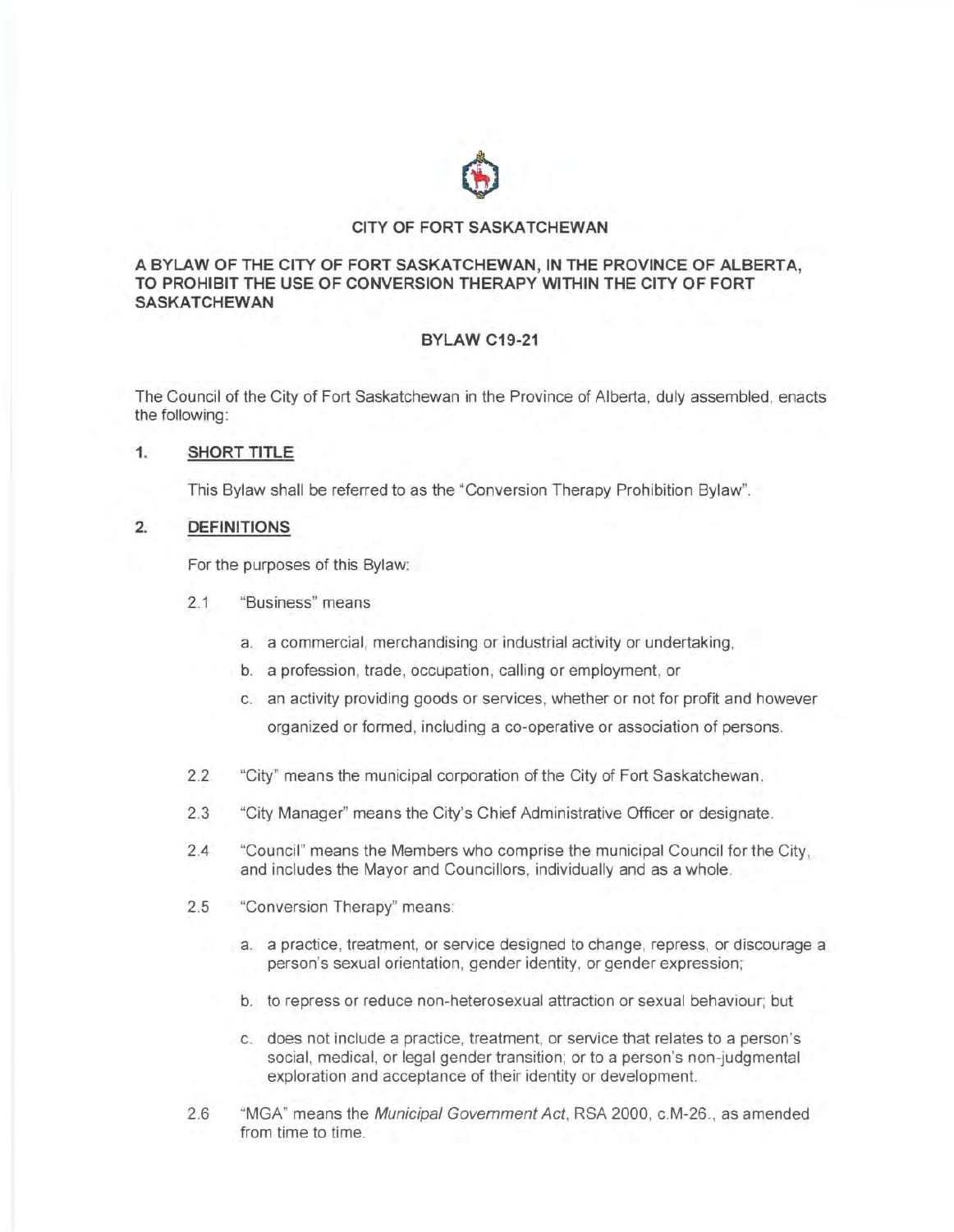- 2.7 "Occupant" means any Person occupying any property, or having control over the condition of any property and the activities conducted on the property, whether they are the Owner or lessee of such property, or whether such Person resides thereon or conducts Business thereon.
- 2.8 "Order" means an Order issued pursuant to this Bylaw to remedy a condition that is not in compliance with any provision of this Bylaw.
- 2.9 "Owner" means a Person who:
	- a. in the case of land, is registered under the Land Titles Act as the Owner of the fee simple estate in a parcel of land; or
	- b. in the case of personal property, is in lawful possession, or has the right to exercise control over it, or is the registered owner of it.
- 2.10 "Peace Officer" includes a Bylaw Enforcement Officer, a Community Peace Officer, and a member of the Royal Canadian Mounted Police.
- 2.11 "Person" means an individual human being or a corporation and includes a partnership, an association or group of persons acting in concern unless the context explicitly or by necessary implication otherwise requires.
- 2.12 "Prohibited Business" means any reference to Conversion Therapy, as defined within this Bylaw.
- 2.13 "Violation Tag" means a tag or similar document issued by the City pursuant to the Act for the purpose of notifying a Person that an offence has been committed for which a prosecution may follow
- 2.14 "Violation Ticket" means the Provincial Offences Procedure Act, R.S.A. 2000, c. P-34, as amended or repealed and replaced from time to time;

# **3. PROHIBITED BUSINESSES OR ACTIVITIES**

- 3.1 No Person , Occupant or Owner shall engage in or operate, or allow the operation of, a Prohibited Business within the City of Fort Saskatchewan.
- 3.2 City grants, funding , donations, or other contributions, whether financial or otherwise, shall not be provided to a Person(s) or a Prohibited Business/Activity, which promotes or practices Conversion Therapy.
- 3.3 The City shall not permit the use of its facilities by a Person(s) or Prohibited Business who may use the facilities to promote Conversion Therapy, or to perform Conversion Therapy on another Person.

# **4. ADVERTISING**

4.1 The City's logo or advertising shall not be permitted to appear in any location which could indicate support for the practice of Conversion Therapy. The City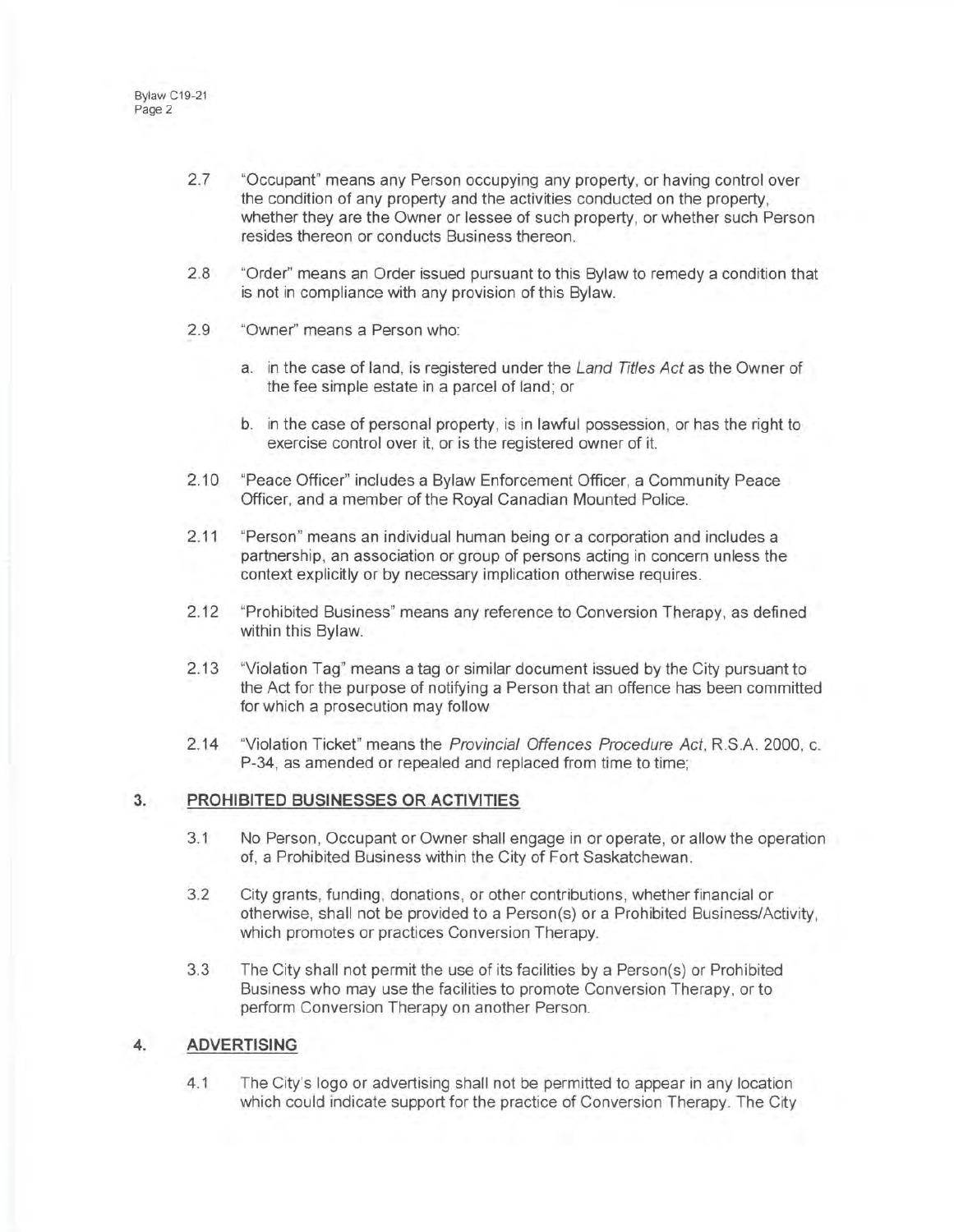shall take steps to have any such City advertising or logo removed from that location as soon as practicable.

4.2 In a prosecution for a contravention of this Bylaw, proof of one transaction of the Prohibited Business or advertising for the Prohibited Business is sufficient to establish that a Person is engaged in or operations of a Prohibited Business.

# **5. OFFENCES AND PENAL TIES**

- 5.1 Any Person who contravenes any provision of this Bylaw is guilty of an offence and is liable upon summary conviction, to a specified penalty for that offence as set out in Section 5.5 of this Bylaw.
- 5.2 For the purposes of this Bylaw, an act by an employee or agent of a Person is deemed to be an act of the Person if the act occurred in the course of the employee's employment or agency relationship with the Person.
- 5.3 If a corporation commits an offence under this Bylaw, every principal, director, manager, officer, employee, or agent of the corporation who authorized, assented to, acquiesced, or participated in the act that constitutes the offence, is guilty of the offence whether or not the corporation has been prosecuted for the offence.
- 5.4 If a partner in a partnership is guilty of an offence under this Bylaw, each partner in the partnership who authorized, assessed to, acquiesced, or participated in the act that constitutes the offence is guilty of the offence.
- 5.5 Any Person who is guilty of an offence pursuant to Section 5.1 is liable to a specified penalty in an amount not to exceed Ten Thousand (\$10,000.00) Dollars, and in default of payment of any fine imposed, to a period of imprisonment not exceeding one (1) year.

# **6. ENFORCEMENT - VIOLATION TAG**

- 6.1 A Peace Officer is hereby authorized and empowered to issue Violation Tags to any Person whom the Peace Officer has reasonable and probable grounds to believe has contravened any provision of this Bylaw.
- 6.2 A Violation Tag may be issued to such Person:
	- a. either personally; or
	- b. by placing a copy of the Violation Tag on a motor vehicle; or
	- c. by mailing a hard copy to such Person at their last known postal address.
- 6.3 A Violation Tag shall be in a form approved by the City and shall state:
	- a. the name of the Person;
	- b. the offence;
	- c. the appropriate penalty for the offence as specified in Section 5.5 of this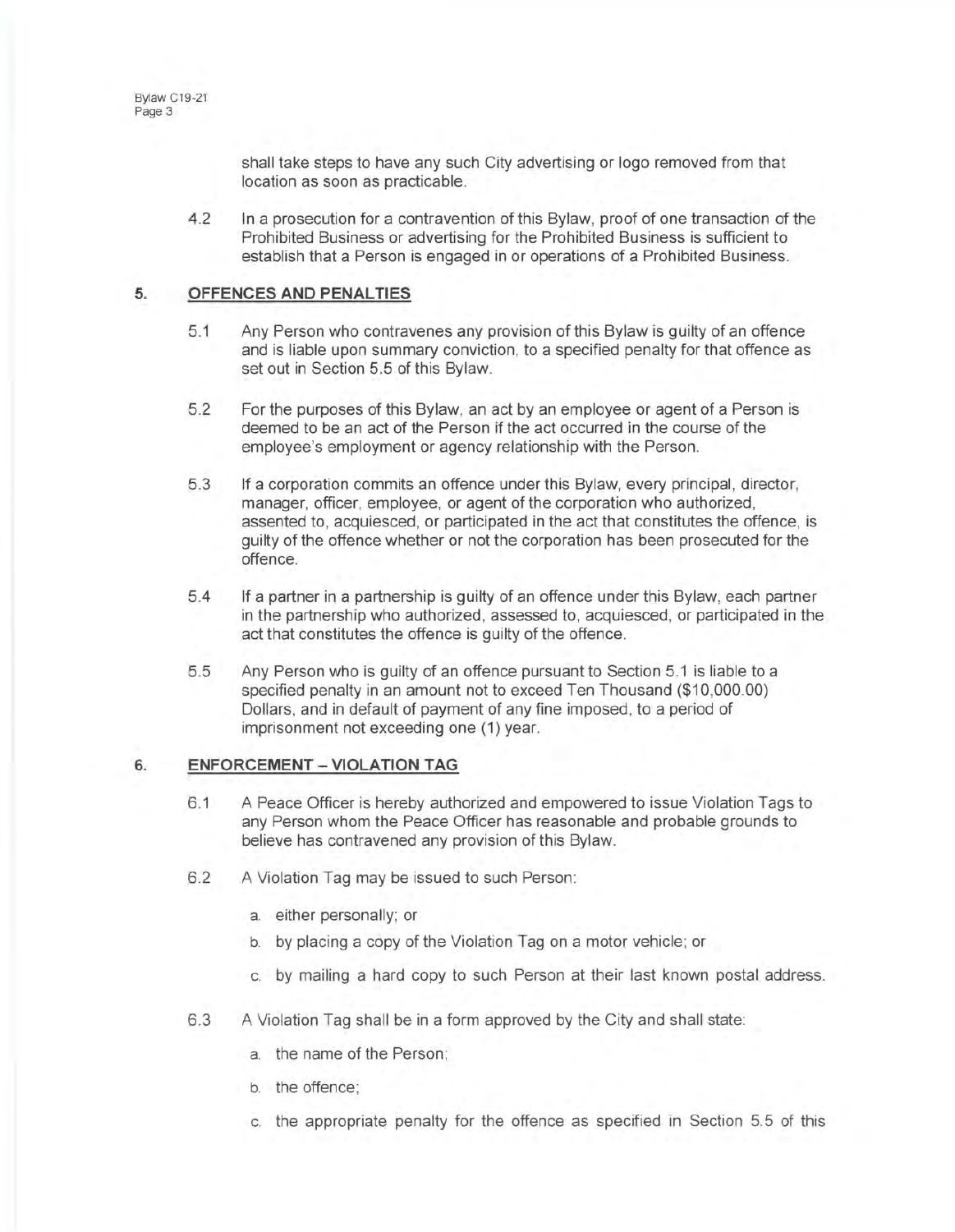Bylaw;

- d. that the penalty shall be paid within seven (7) days of the issuance of the Violation Tag; and
- e. any other information that may be required by the City.
- 6.4 Where a Violation Tag is issued pursuant to this Bylaw, the Person to whom the Violation Tag is issued may in lieu of prosecution of the offence, pay the City the specified penalty set out on the Violation Tag.
- 6.5 Nothing in this Bylaw shall prevent a Peace Officer from immediately issuing a Violation Ticket.

#### **7. ENFORCEMENT - VIOLATION TICKET**

- 7.1 In those cases where a Violation Tag has been issued and the penalty specified on the Violation Tag has not been paid within the prescribed time, a Peace Officer is hereby authorized and empowered to issue a Violation Ticket.
- 7.2 Notwithstanding Section 8.1 , a Peace Officer is authorized and empowered to immediately issue a Violation Ticket to any Person who the Peace Officer has reasonable and probable grounds to believe is responsible for a contravention of this Bylaw.
- 7.3 A Violation Ticket issued with respect to a contravention of this Bylaw shall be served upon the Person responsible for the contravention in accordance with the Provincial Offences Procedure Act, as amended, repealed, or replaced from time to time.
- 7.4 The Person to whom the Violation Ticket has been issued may plead guilty by making a voluntary payment in respect of the summons by delivering to the Provincial Court, on or before the initial appearance date, the Violation Ticket together with an amount equal to the specified penalty for the offence as provided for in Section 5.6 of this Bylaw.
- 7.5 When a Clerk of the Provincial Court records the receipt of a voluntary payment pursuant to Section 8.4 of this Bylaw and the Provincial Offences Procedure Act, the act of recording constitutes acceptance of the guilty plea and also constitutes a conviction and the imposition of a fine in the amount of the specified penalty.

# **a ENFORCEMENT ORDER**

- 8.1 An Order issued by the City Manager and/or their designate may:
	- a. direct a Person to stop doing something, or to change the way in which the Person is doing it;
	- b. direct a Person to take any action or measures necessary to remedy the contravention of this Bylaw and , if necessary, to prevent a re-occurrence of the contravention;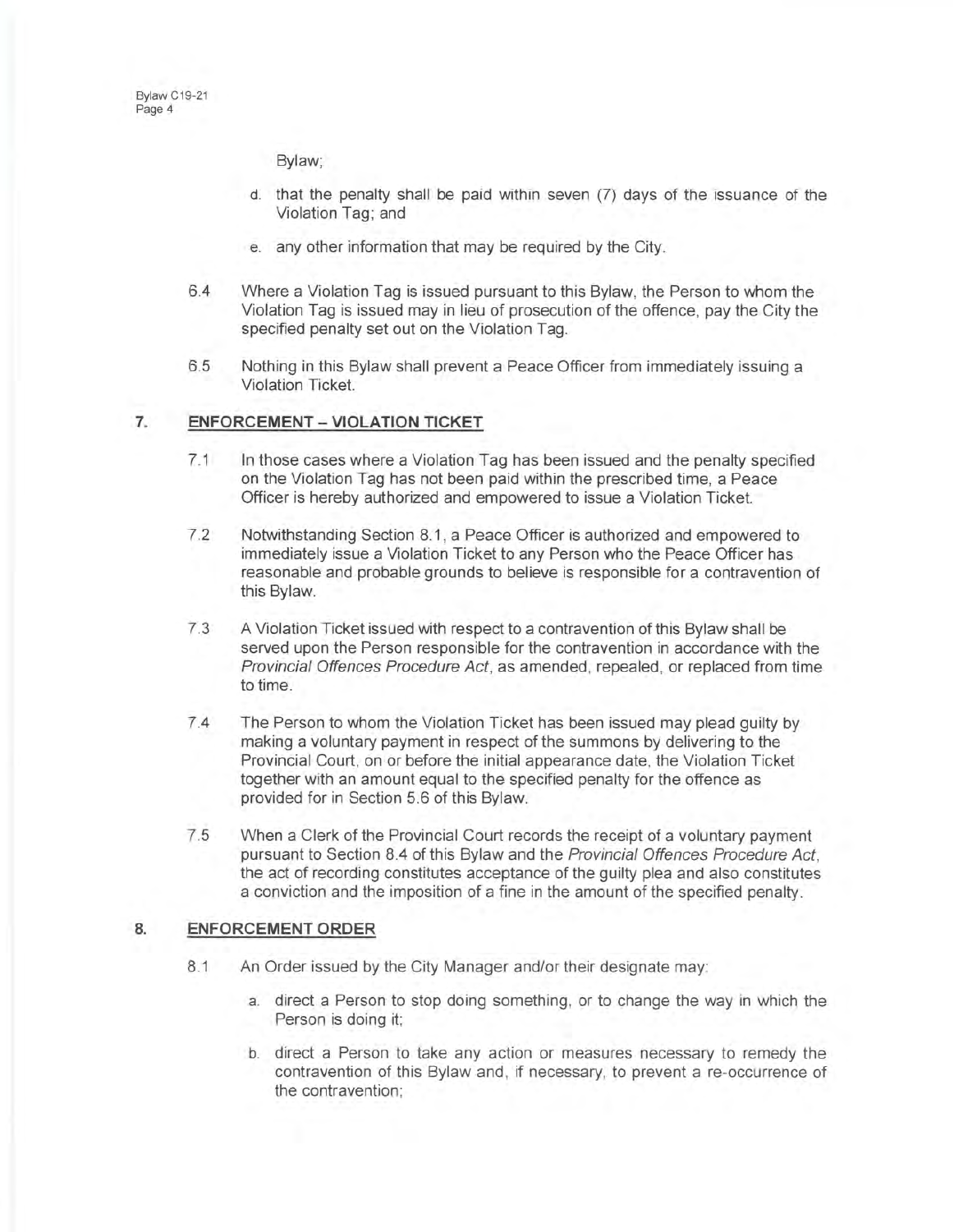- c. state a time within which the Person must comply with the directions; or
- d. state that if the Person does not comply with the directions within a specified time, the City shall take action or measures at the expense of the owner or occupant.
- 8.2 An Order issued pursuant to this Section may be served:
	- a. by delivering it personally to the Person;
	- b. by leaving it for the Person at their apparent place of residence with someone who appears to be at least eighteen (18) years of age;
	- c. by mail addressed to the Person at their apparent place of residence or at any address for the Person on the tax roll of the City or at the Land Titles registry; or
	- d. by posting it in a conspicuous place on the premises or property referred to on the Order.
- 8.3 If in the opinion of the City Manager and/or their designate, service of the written Order cannot be reasonably affected, or if the City Manager and/or their designate believes that the owner of the premises or property is evading service, the City Manager and/or their designate may post the written Order in a conspicuous place on the premises or property, or on the private dwelling place of the owner of the premises or property, and the written Order shall be deemed to be served upon the expiry of three (3) days after the written Order is posted.
- 8.4 When an owner fails to remedy a contravention of this Bylaw within the time allowed in a written Order, the City may enter the premises or property, in accordance with provisions of the MGA and upon given reasonable notice, to perform or complete the work necessary to remedy the violation of this Bylaw the costs incurred by the City to remedy the violation, as well as any applicable fines under this Bylaw, will be billed to the owner and will be amounts owing to the City. If the costs are not paid in the time specified by the City, the costs may be charged against the premises or property as a special assessment to be recovered in the same manner as other taxes.

# **9. APPEALS**

- 9.1 A Person who receives a written Order to comply with this Bylaw, may by written notice within fourteen (14) days after the date the Order is received, submit a request for Council to review the Order in an open meeting of Council.
- 9.2 After reviewing the Order, Council may confirm , vary, substitute or cancel the Order.

#### **10. GENERAL**

10.1 Unless otherwise specified, words used in this Bylaw have the same meaning as defined in the MGA.